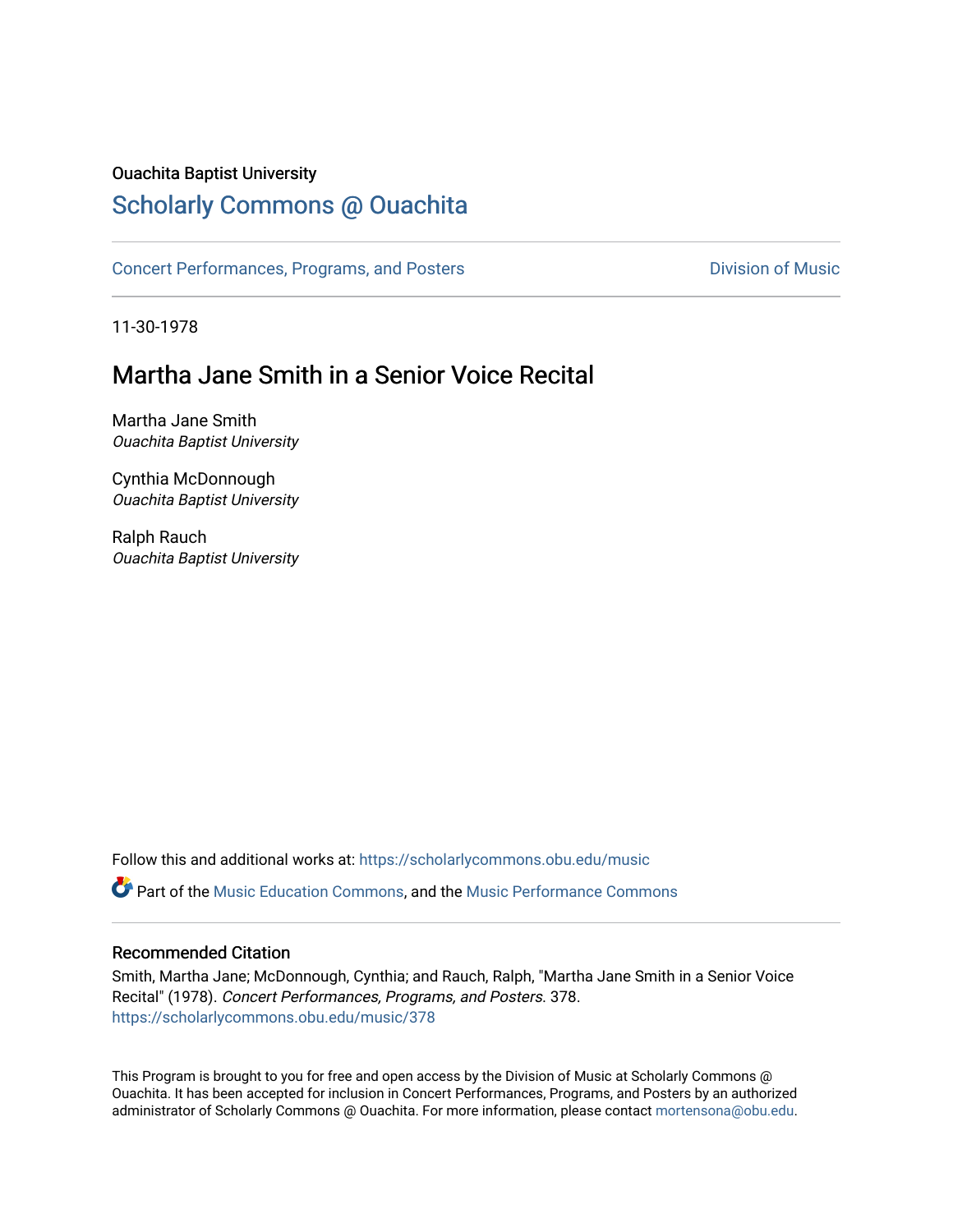# OUACHITA BAPTIST **UNIVERSITY**

#### SCHOOL OF MUSIC

*presents* 

# *MARTHA JANE SMITH*

*soprano* 

*in* 

# *SENIOR RECITAL*

*assisted by* 

*Cynthia McDonnough, pianist Ouachita Flute Ensemble* 

*November 30, 1978* 

*7:00 pm* 

*Mabee Fine Arts Recital Hall*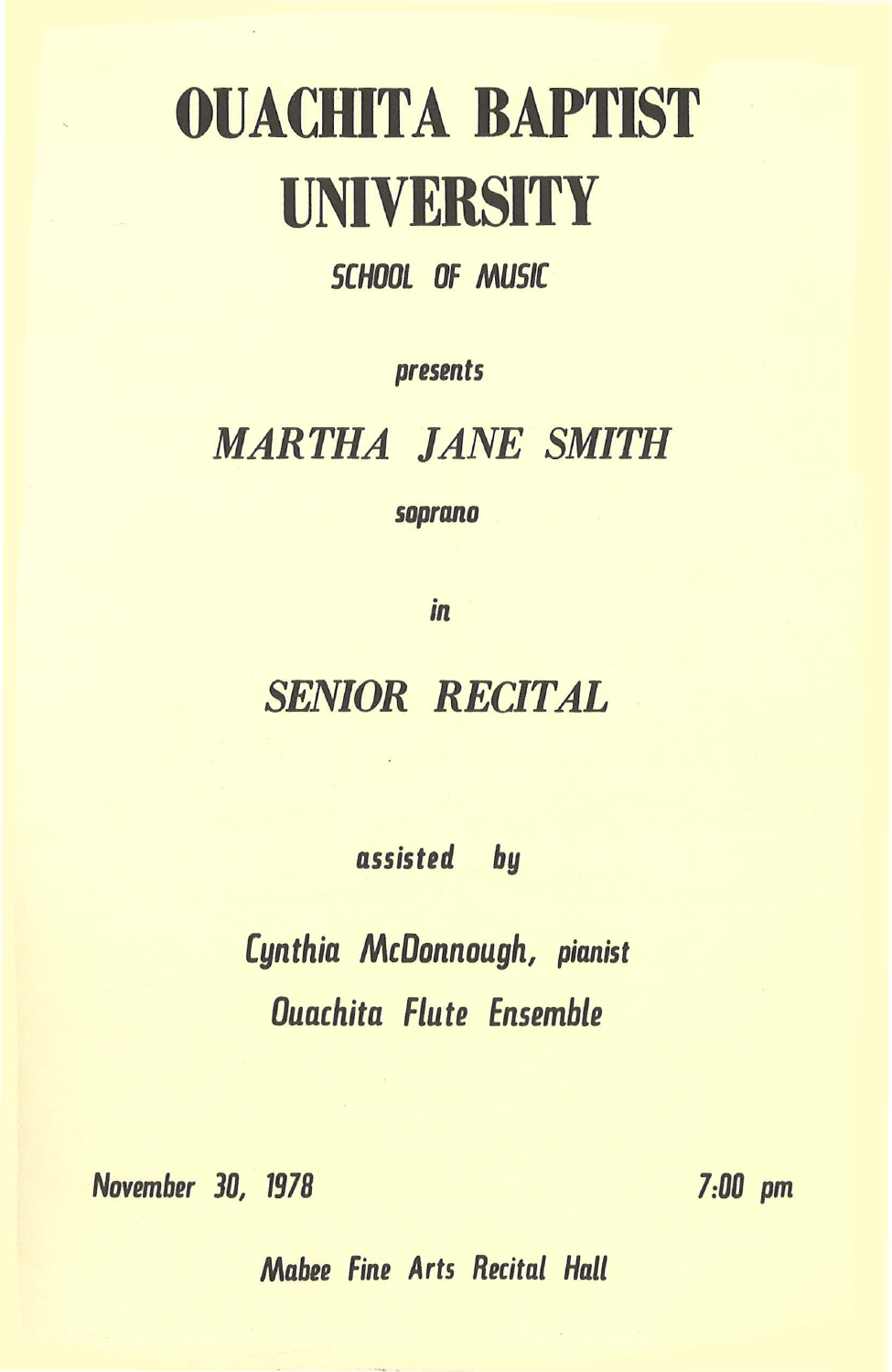#### PROGRAM

I

Solokantaten Dietrich Buxtehude

Nr. 4, "0 Gottes Stadt" (1637-1707)

Cynthia McDonnough, pianist OBU Flute Ensemble

#### II

ariettes oubliees

- I. Le vent dans la plaine Suspend son haleine
- II. Il pleut doucement sur la ville

Don Carlos

"O don fatale"

Claude Debussy

(1862-1918)

Guiseppie Verdi

(1813-1901)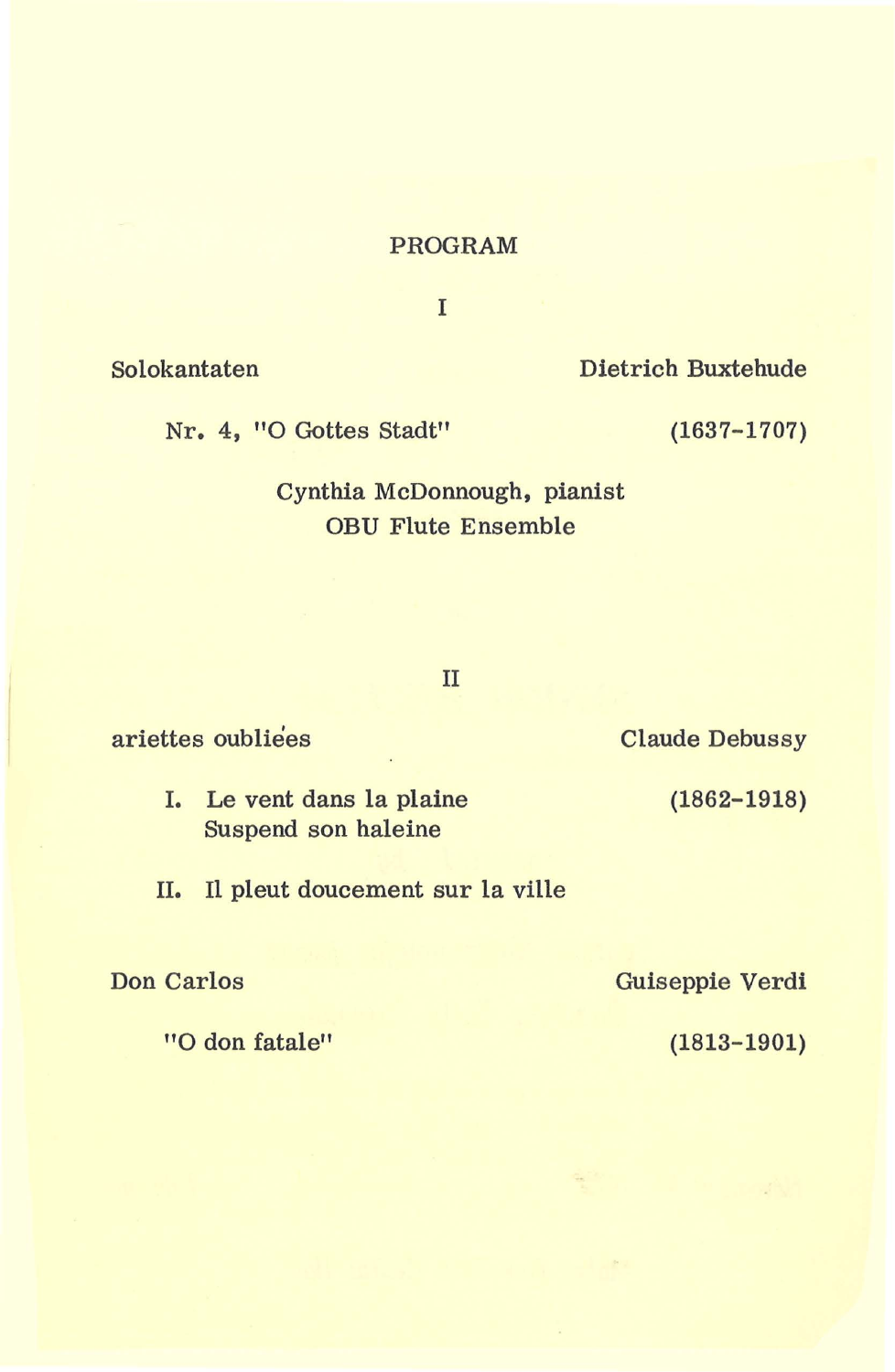| "A Simple Song"   | $(1918 -$            |
|-------------------|----------------------|
| Despite and Still | <b>Samuel Barber</b> |
| 1. A Last Song    | $(1910 -$            |
| My Lizard<br>2.   |                      |

III

"I will sing to the Lord, for He has been good to me." Psalm 13:6

Mass Leonard Bernstein

3. In the Wilderness

4. Solitary Hotel

5. Despite and Still